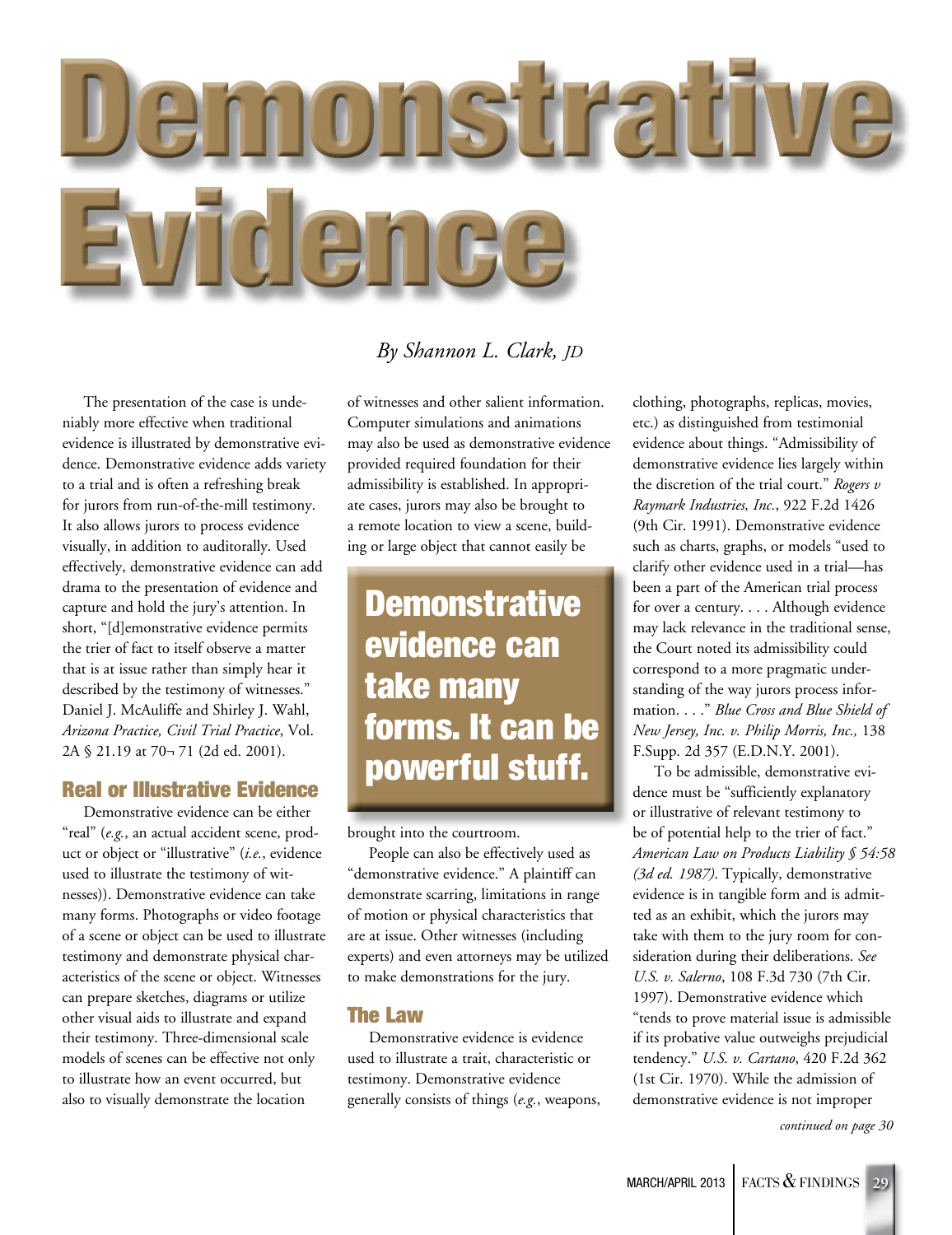#### Demonstrative Evidence

*continued from page 29*

merely because it is gruesome, or because it may tend to influence the emotions, it should not be admitted merely for dramatic effect, or to arouse feeling, as by unduly exciting antipathy or sympathy. . . ." *Thomas v. C.G. Tate Const. Co., Inc.*, 465 F. Supp 566 (1979).

#### Purpose of Demonstrative Evidence

Demonstrative evidence is admissible to "assist jurors in understanding basic principles" but cannot be offered for the "truth of the matter asserted" making the demonstrative evidence hearsay. *U.S. v. Martinez*, 588 F.3d 301 (2009). "If demonstrative evidence is relevant, it is admissible if it is substantially similar to the original and not unduly prejudicial." *U.S. v Stone*, 2012 WL 933353 (March 20, 2012). Thus, demonstrative evidence used for illustrative purposes is admissible so long as it fairly illustrates or resembles a disputed trait or characteristic.<sup>1</sup> See, e.g., Muth *v. Ford Motor Company*, 461 F.3d 557 (5th Cir. 2006).

This is a looser standard for admissibility than experiments or replications, which may only be admitted if the conditions of the experiment substantially match the circumstances surrounding the event. *See Nachtsheim v. Beech Aircraft Corp.*, 847 F.2d 1261 (7th Cir. 1988). When demonstrative evidence is offered "only as an illustration of general scientific principles, not as a re-enactment of disputed events, it need not pass the substantial similarity test, but such demonstrative aids, however, must not be misleading in and of themselves" *Muth*, 461 F.3d at 566.

When the demonstrative evidence is "real" evidence (the actual thing in issue), the foundation for admissibility of such evidence is simply that the thing is what the proponent says it is and it is relevant in the case. *U.S. v. Yazzie*, 59 F.3d 807 (9th Cir. 1995). A determination of whether an article has been properly identified is an exercise of judicial discretion "which will not be disturbed unless there is no com-



petent evidence in record to support it." *Meadows & Walker Drilling Co. v. Phillips*, 417 F.2d 378 (5th Cir. 1969). This foundation may be supplied by circumstantial evidence. *See id; see also State v. McCutcheon*, 162 Ariz. 54, 58, 781 P.2d 31, 35 (1989).

#### Practice Pointers

Demonstrative evidence is powerful stuff, and cases can be won and lost based upon the effectiveness of a party's demonstrative evidence. The following suggestions can help maximize the use of demonstrative exhibits and increase your chances of having such evidence admitted at trial.

**1. Lay a strong foundation.** To have demonstrative evidence admitted, it is the proponent's burden to establish that the demonstrative evidence fairly depicts the event or thing it is intended to. A broad brush approach to laying foundation is helpful. For example, if you have an animation of a motor vehicle accident, you presumably prepared it in connection with an accident reconstructionist. Your reconstructionist will help lay the foundation. But don't stop there. If you are working with accident witnesses, get testimony or statements from them confirming that the animation fairly depicts the accident sequence. Get testimony from the animator or computer programmer that the animation was created based upon measurements and scales provided by the reconstructionist or investigating law enforcement officer.